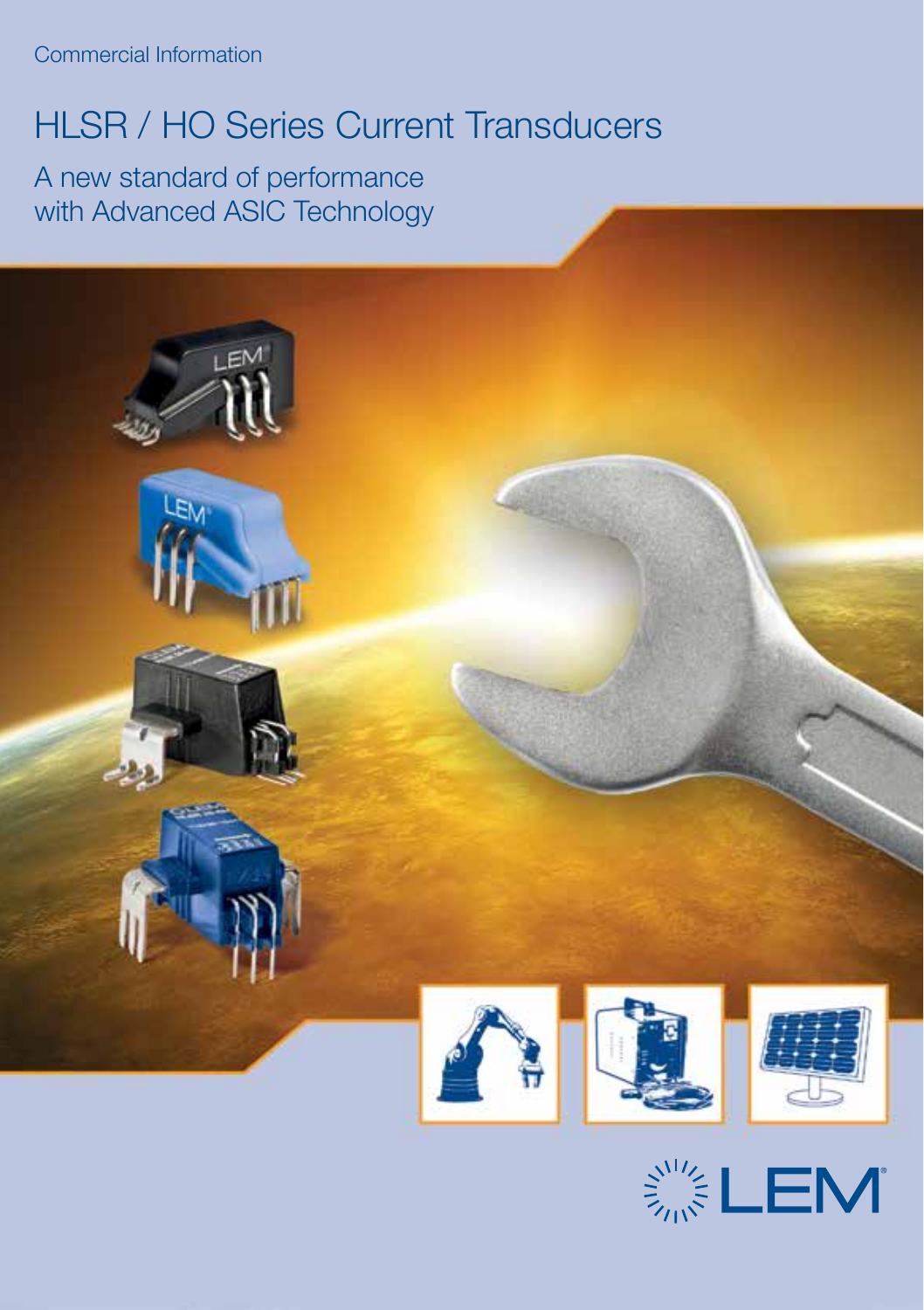# HI SR / HO Series

# Current Transducers with Advanced ASIC technology

Special effort has been focused on a new Application Specific Integrated Circuit (ASIC) to meet industry trends in power electronics for optimisation of costs & reduction of size, together with performance improvement, resulting in a new generation of ASIC specific current transducers based on the Open Loop Hall effect technology leading to the development of the HLSR & HO series.



New ASIC die, a complete Open Loop Hall effect current transducer on a single chip.

With various versions of this ASIC at its heart:

- the HO models have been designed for current measurements from 2.67 A to 25 A nominal, with nine possible current ranges selectable either by digital programmability or by multi-range PCB configuration.
- the HLSR models have been designed for current measurements from 10 A to 50 A nominal, with five possible current ranges.



Open-Loop, Hall-Effect current transducers using an ASIC in the gap of the core.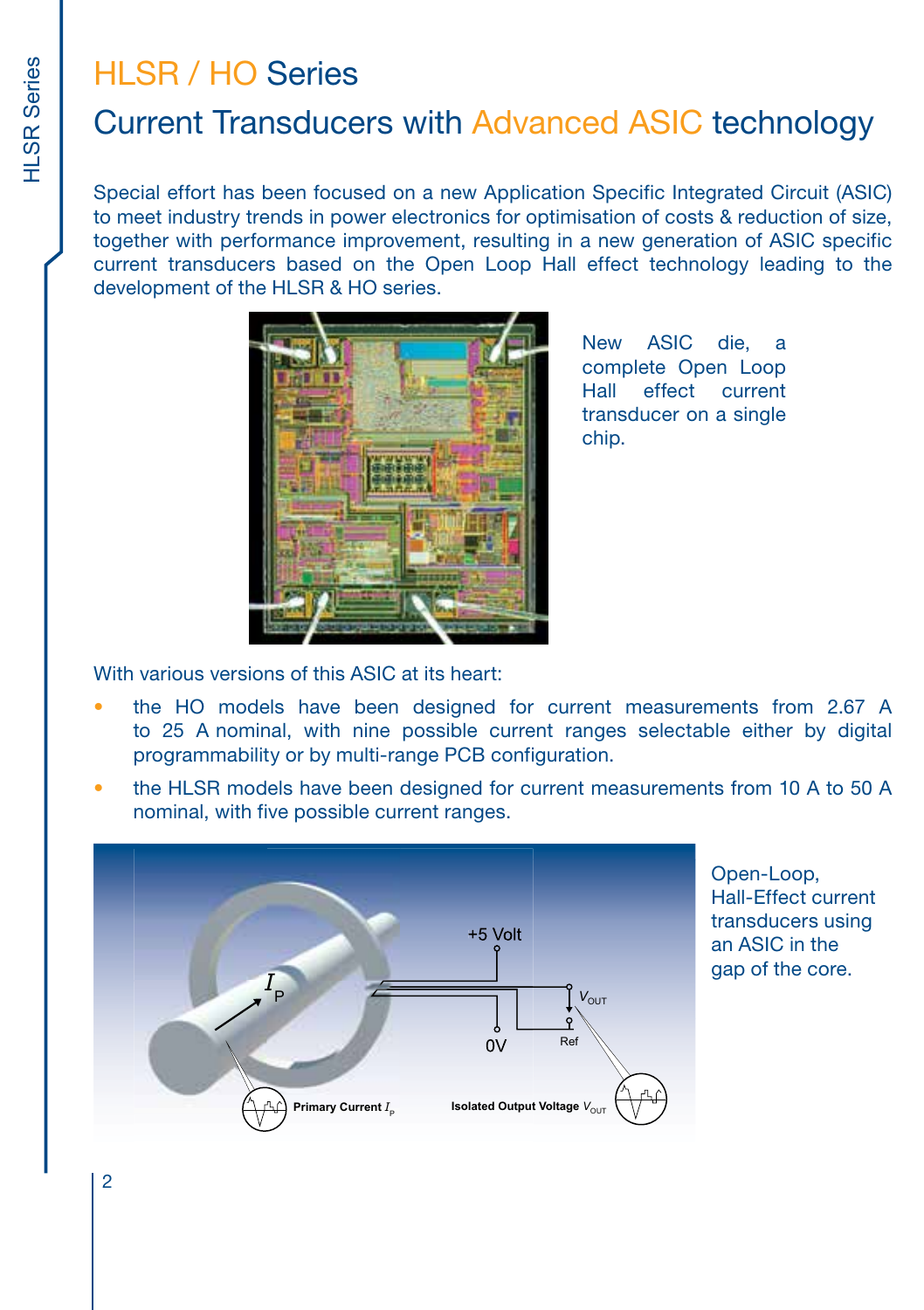# **HLSR Series** The perfect fit for your control system



HLSR - A cost-effective current transducer that out-performs shunts in every way.

The compact package of the HLSR requires only 387 mm<sup>2</sup>; less board area than many shunt solutions. Large clearance/creepage distances ensure safety, and its high performance supports accurate measurements across a wide temperature range of  $-40^{\circ}$ C to  $+105^{\circ}$ C.

The LEM HLSR is a single compact device that eliminates complexity in your design.

The LEM HLSR series:

- High performance open-loop ASIC based current transducer
- 10 A, 20 A, 32 A, 40 A and 50 A nominal current versions
- Single +5 V or +3.3 V power supply
- Fast response time: 2.5 µs
- Full galvanic isolation
- 8 mm clearance/creepage distances + CTI 600
- Low offset and gain drifts:

Improved accuracy  $\omega$  +105°C: ±3.4 % of  $I_{\text{DM}}$ 



• Through-hole and SMT packages

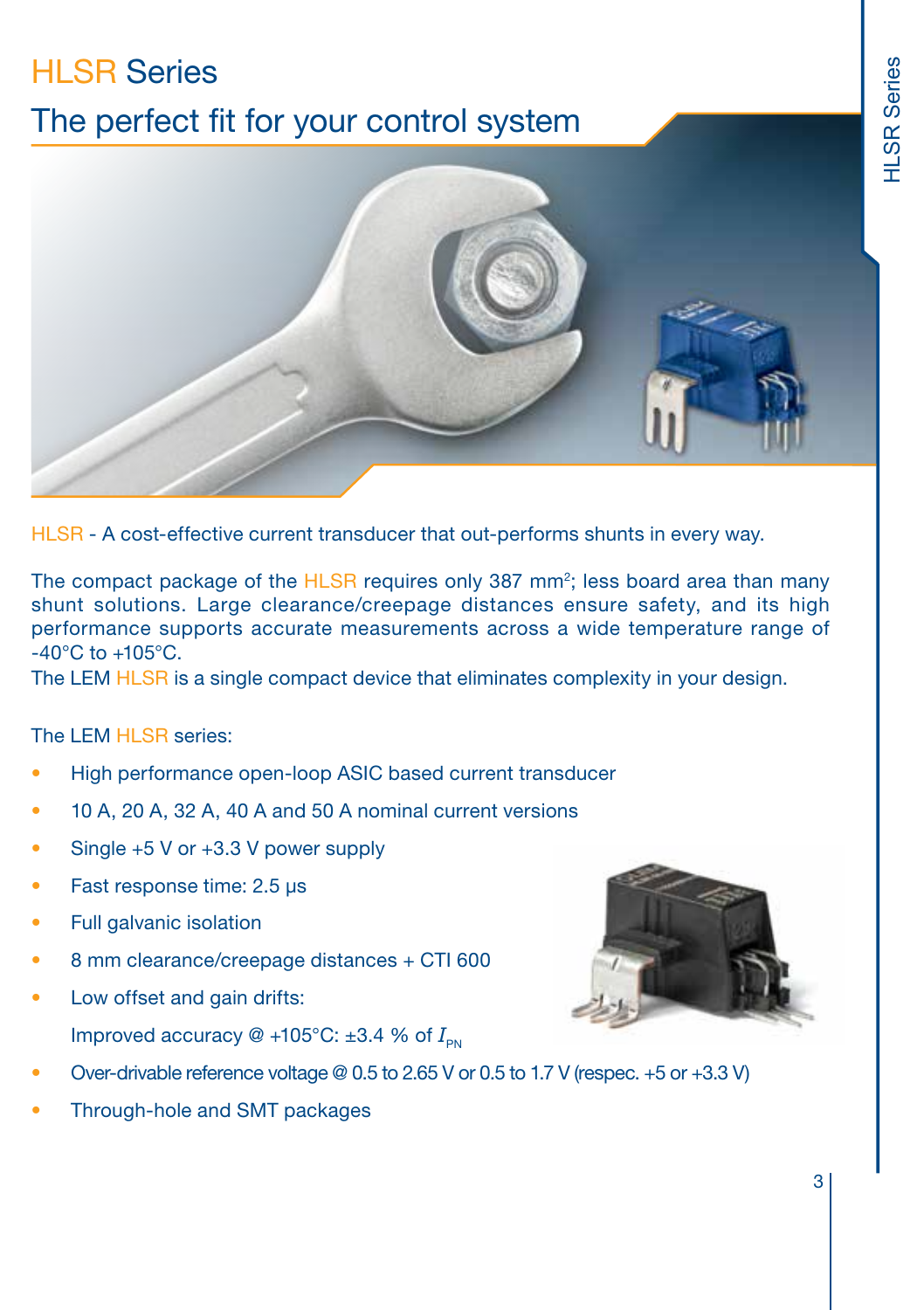# **HLSR Series** *I* PN = 10 A ... 50 A

|                  |             |            |              | $X \otimes I_{pq}$<br>$T_A = 25^{\circ}$ C |               |              |                   |            | Connection                 |            |       |                         |                |                                          |          |
|------------------|-------------|------------|--------------|--------------------------------------------|---------------|--------------|-------------------|------------|----------------------------|------------|-------|-------------------------|----------------|------------------------------------------|----------|
| $I_{\text{PN}}$  | $I_{\rm p}$ |            | $U_{\rm c}$  | $V_{\text{out}}$                           | <b>BW</b>     |              | $T_A$             | Primary    |                            | Secondary  |       | $\frac{1}{\alpha}$      |                |                                          |          |
| А                | A           | Technology | $\mathsf{V}$ | $@I_{\rho_N}$                              | kHz           | %            | $^{\circ}{\rm C}$ | PCB        | Aperture, busbar,<br>other | PCB        | Other | $\overline{\mathbf{g}}$ | Packaging No   | <b>Type</b>                              | Features |
| 10 <sub>1</sub>  | ± 25        | O/L        | $+5/0$       | 2.5V or $V_{\text{ref}}$ ±0.8V             | DC-400 (-3dB) | 1            | $-40+105$         | $\bullet$  |                            | ٠          |       | $\bullet$               | 1              | HLSR 10-P <sup>1)</sup>                  |          |
| 10 <sup>10</sup> | ± 25        | O/L        | $+5/0$       | 2.5V or $V_{rot} \pm 0.8V$                 | DC-400 (-3dB) | 1            | $-40+105$         | <b>SMD</b> |                            | <b>SMD</b> |       | $\bullet$               | $\overline{2}$ | <b>HLSR 10-SM 1)</b>                     |          |
| 10               | ± 25        | O/L        | $+3.3/0$     | 1.65V or $V_{\text{ref}}$ ±0.460V          | DC-400 (-3dB) | 1            | $-40+105$         | ٠          |                            | ٠          |       | $\bullet$               | 1              | HLSR 10-P/SP33 <sup>1)</sup>             |          |
| 10 <sup>10</sup> | ± 25        | O/L        | $+3.3/0$     | 1.65V or $V_{\text{ref}}$ ±0.460V          | DC-400 (-3dB) | $\mathbf{1}$ | $-40+105$         | <b>SMD</b> |                            | <b>SMD</b> |       | $\bullet$               | $\overline{2}$ | <b>HLSR 10-SM/</b><br>SP33 <sup>1)</sup> |          |
| 20               | ± 50        | O/L        | $+5/0$       | 2.5V or $V_{\text{tot}} \pm 0.8V$          | DC-400 (-3dB) | 1            | $-40+105$         | $\bullet$  |                            | ۰          |       | ۰                       | 1.             | HLSR 20-P <sup>1)</sup>                  |          |
| 20               | $\pm$ 50    | O/L        | $+5/0$       | 2.5V or $V_{rot} \pm 0.8V$                 | DC-400 (-3dB) | 1            | $-40+105$         | <b>SMD</b> |                            | <b>SMD</b> |       | $\bullet$               | $\overline{2}$ | <b>HLSR 20-SM 1)</b>                     |          |
| 20               | ± 50        | O/L        | $+3.3/0$     | 1.65V or $V_{\text{ref}}$ ±0.460V          | DC-400 (-3dB) | 1            | $-40+105$         | $\bullet$  |                            | ۰          |       | ٠                       | 1.             | HLSR 20-P/SP33 <sup>1)</sup>             |          |
| 20               | ± 50        | O/L        | $+3.3/0$     | 1.65V or $V_{\text{ref}} \pm 0.460 V$      | DC-400 (-3dB) | $\mathbf{1}$ | $-40+105$         | <b>SMD</b> |                            | <b>SMD</b> |       | $\bullet$               | $\overline{2}$ | <b>HLSR 20-SM/</b><br>SP33 <sup>1)</sup> |          |
| 32               | $\pm$ 80    | O/L        | $+5/0$       | 2.5V or $V_{\text{rot}} \pm 0.8V$          | DC-400 (-3dB) | 1            | $-40+105$         | $\bullet$  |                            | $\bullet$  |       | ۰                       | 1.             | <b>HLSR 32-P<sup>1</sup></b>             |          |
| 32               | ± 80        | O/L        | $+5/0$       | 2.5V or $V_{\text{rot}} \pm 0.8V$          | DC-400 (-3dB) | $\mathbf{1}$ | $-40+105$         | <b>SMD</b> |                            | <b>SMD</b> |       | $\bullet$               | $\overline{2}$ | HLSR 32-SM $1$                           |          |
| 32               | ± 80        | O/L        | $+3.3/0$     | 1.65V or $V_{\text{ref}}$ ±0.460V          | DC-400 (-3dB) | 1            | $-40+105$         | $\bullet$  |                            | $\bullet$  |       | ۰                       | 1              | HLSR 32-P/SP33 <sup>1)</sup>             |          |
| 32               | $\pm$ 80    | O/L        | $+3.3/0$     | 1.65V or $V_{\text{ref}}$ ±0.460V          | DC-400 (-3dB) | $\mathbf{1}$ | $-40+105$         | <b>SMD</b> |                            | <b>SMD</b> |       | $\bullet$               | $\overline{2}$ | <b>HLSR 32-SM/</b><br>SP33 <sup>1)</sup> |          |
| 40               | ±100        | O/L        | $+5/0$       | 2.5V or $V_{rot} \pm 0.8V$                 | DC-400 (-3dB) | 1            | $-40+105$         | $\bullet$  |                            | $\bullet$  |       | ٠                       | 1.             | <b>HLSR 40-P<sup>1</sup></b>             |          |
| 40               | ± 100       | O/L        | $+5/0$       | 2.5V or $V_{rot} \pm 0.8V$                 | DC-400 (-3dB) | $\mathbf{1}$ | $-40+105$         | <b>SMD</b> |                            | <b>SMD</b> |       | $\bullet$               | $\overline{2}$ | <b>HLSR 40-SM<sup>1)</sup></b>           |          |
| 40               | ± 100       | O/L        | $+3.3/0$     | 1.65V or $V_{\text{ref}}$ ±0.460V          | DC-400 (-3dB) | 1            | $-40+105$         | $\bullet$  |                            | $\bullet$  |       | ٠                       | 1.             | HLSR 40-P/SP33 <sup>1)</sup>             |          |
| 40               | ± 100       | O/L        | $+3.3/0$     | 1.65V or $V_{\text{ref}}$ ±0.460V          | DC-400 (-3dB) | 1            | $-40+105$         | <b>SMD</b> |                            | <b>SMD</b> |       | $\bullet$               | $\overline{2}$ | <b>HLSR 40-SM/</b><br>SP33 <sup>1)</sup> |          |
| 50               | ± 125       | O/L        | $+5/0$       | 2.5V or $V_{\text{tot}} \pm 0.8V$          | DC-400 (-3dB) | 1.           | $-40+105$         | $\bullet$  |                            | ٠          |       | ٠                       | 1.             | <b>HLSR 50-P<sup>1</sup></b>             |          |
| 50               | ± 125       | O/L        | $+5/0$       | 2.5V or $V_{\text{net}} \pm 0.8V$          | DC-400 (-3dB) | 1            | $-40+105$         | <b>SMD</b> |                            | <b>SMD</b> |       | $\bullet$               | $\overline{2}$ | <b>HLSR 50-SM<sup>1</sup></b>            |          |
| 50               | ± 125       | O/L        | $+3.3/0$     | 1.65V or $V_{\text{ref}}$ ±0.460V          | DC-400 (-3dB) | 1.           | $-40+105$         | $\bullet$  |                            | $\bullet$  |       | ٠                       | 1              | HLSR 50-P/SP331                          |          |
| 50               | ± 125       | O/L        | $+3.3/0$     | 1.65V or V <sub>ref</sub> ±0.460V          | DC-400 (-3dB) | 1            | $-40+105$ SMD     |            |                            | <b>SMD</b> |       | $\bullet$               | $\overline{2}$ | <b>HLSR 50-SM/</b><br>SP33 <sup>1)</sup> |          |



Ask your sales person about kits (5 pieces) for tests purpose at special price.





\*\* Dedicated data sheets are the only recognized reference documents for the given performances and data - Data sheets: www.lem.com

**HLSR** Series HLSR Series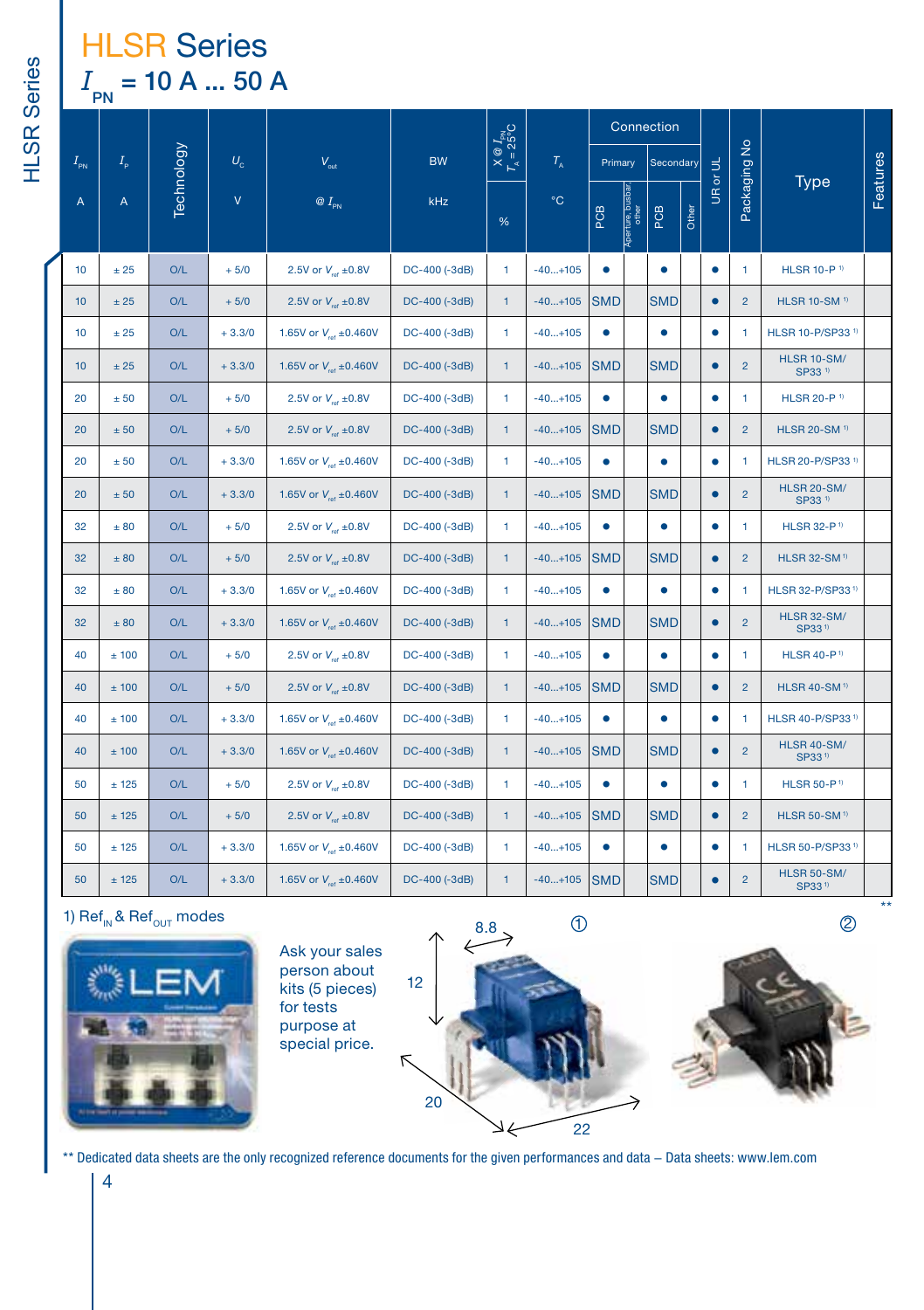# HO Series

# Dawn of a new intelligence for current measurement



HO - Interactive, user-programmable current transducer.

Configure the appropriate HO by setting its operational characteristics using a simple microcontroller interface. Its outstanding performance gives better control, flexibility and improves systems efficiency while minimizing inventory with a unique configurable device.

#### The LEM HO Series:

| <b>Programmable Functions</b> |                                         |    |  |  |  |  |  |  |  |  |
|-------------------------------|-----------------------------------------|----|--|--|--|--|--|--|--|--|
| Nominal current ranges        | 3 possibilities: 8 / 15 / 25            |    |  |  |  |  |  |  |  |  |
| Overcurrent detection         | 16 possibilities of thresholds          | А  |  |  |  |  |  |  |  |  |
| Response time                 | 3 possibilities: 6 / 3.5 / 2            | μS |  |  |  |  |  |  |  |  |
| Internal reference voltage    | 4 possibilities: 0.5 / 1.5 / 1.65 / 2.5 | ν  |  |  |  |  |  |  |  |  |
| Low power mode                | 2 possibilities: Active or Inactive     |    |  |  |  |  |  |  |  |  |
| <b>Standby mode</b>           | 2 possibilities: Active or Inactive     |    |  |  |  |  |  |  |  |  |
| Fault reporting mode          | 2 possibilities: Active or Inactive     |    |  |  |  |  |  |  |  |  |



- Single  $+5$  V or  $+3.3$  V power supply
- 8 mm clearance/creepage distances + CTI 600
- Low offset and gain drifts: Improved accuracy  $@ +105°C : ±3.8 %$  of  $I_{PN}$
- Over-drivable reference voltage @ 0.5 to 2.65 V or 0.5 to 1.7 V (respec. +5 or +3.3 V)
- Through-hole and SMT packages
- Overcurrent detection on a dedicated pin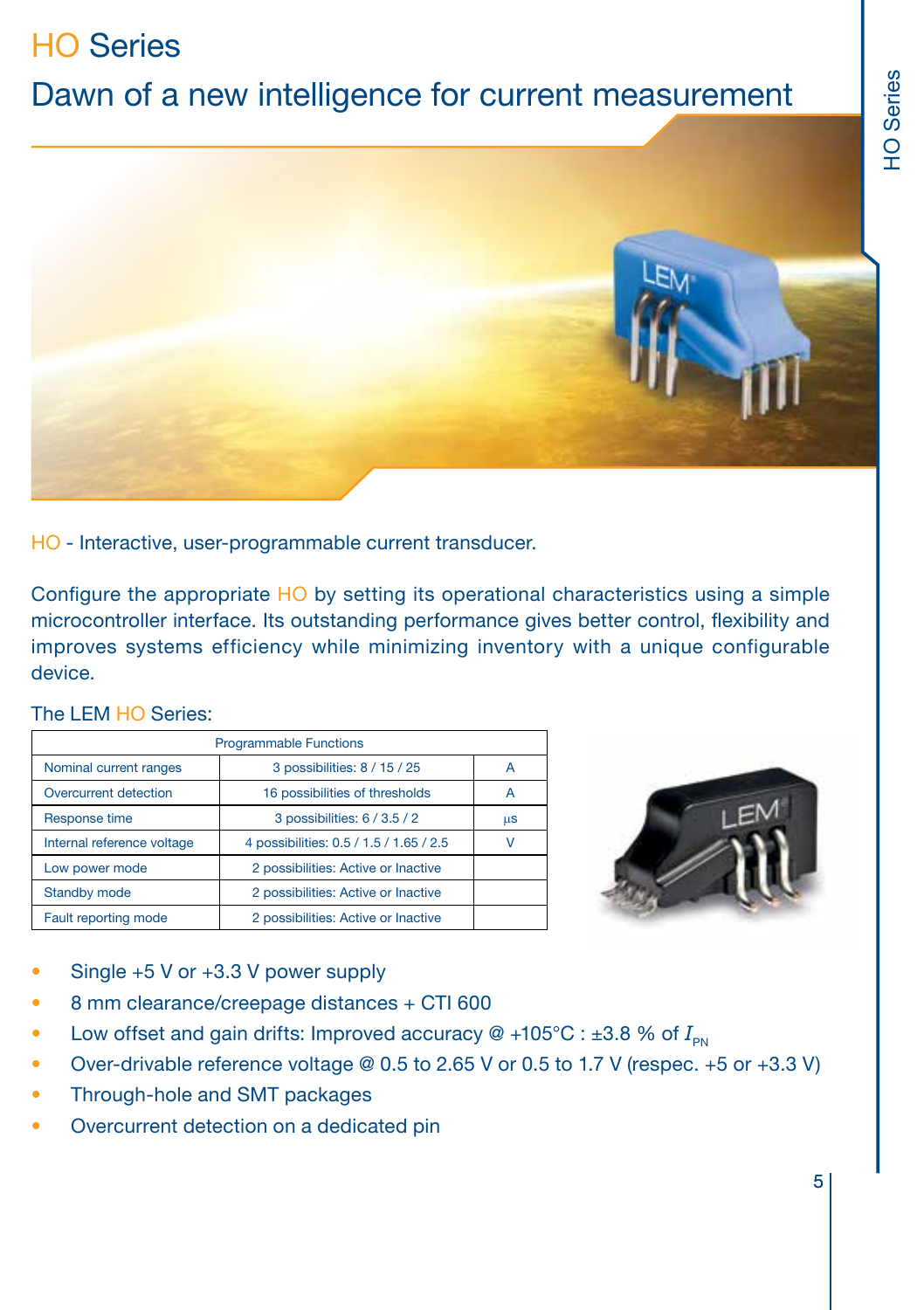# HO Series Various current ranges

With LEM's latest ASIC generation at its heart, the HO models are designed for current measurements from 2.67 A to 25 A nominal, with nine possible current ranges selectable either by digital programmability (on the programmable versions) or by multi-range PCB configuration.

The HO construction uses three U-shaped primary terminals integrated into the housing, providing the designer with a greater flexibility to perfectly adapt the measuring range of the current transducer to the application. The primary resistance is 0.36 m $\Omega$  per conductor @ +25°C.

Possible nominal ranges of HO 25-NPPR/-NSMPR with the various primary bus bar configurations:  $3.1$   $\sim$   $\sim$   $2.1$ 



| Number of      | Primary resistance<br>current rms       | Recommended PCB                                                         | Primary nominal current<br>rms, $I_{\text{PN}}[A]$ |     |      |  |  |
|----------------|-----------------------------------------|-------------------------------------------------------------------------|----------------------------------------------------|-----|------|--|--|
| primary turns  | $R_{\rm p}$ (typ.)[m $\Omega$ ] @ +25°C | connections                                                             |                                                    |     |      |  |  |
|                |                                         |                                                                         |                                                    | 2   | 3    |  |  |
|                | 0.12                                    | OUT<br>13<br>12<br>11<br>IN<br>10<br>8<br>9                             | 8                                                  | 15  | 25   |  |  |
| $\overline{2}$ | 0.54                                    | 13<br>OUT<br>12<br>11<br>$\Omega$<br>10<br>IN<br>8<br>9                 | $\overline{4}$                                     | 7.5 | 12.5 |  |  |
| 3              | 1.18                                    | 13<br>OUT<br>12<br>11<br>$\circ$<br>O.<br>$\circ$<br>8<br>IN<br>10<br>9 | 2.67                                               | 5   | 8.33 |  |  |

# Overcurrent detection (OCD function)

The programmable overcurrent detection (OCD) function is provided on a dedicated pin, to be set by the user over 16 programmable levels up to 5.8  $\times$   $I_{\text{pN}}$  (the nominal primary current). The OCD output turns on within 2 us when the corresponding overcurrent occurs, switching from a high  $(5 V)$  to a low level  $(0 V)$ . The overcurrent threshold is detected with 10 % accuracy; the user can set a minimum duration of the OCD output pulse of 1 ms if required, to ensure that a short overload can still be detected by an external micro-controller.

On the models programmed in factory, the overcurrent function is still provided on a dedicated pin at a pre-set value.

By externalising the OCD, the transducer is freed from measuring the peaks which are required for protection and enables its full measuring range to be used to measure the application's dynamic operating range.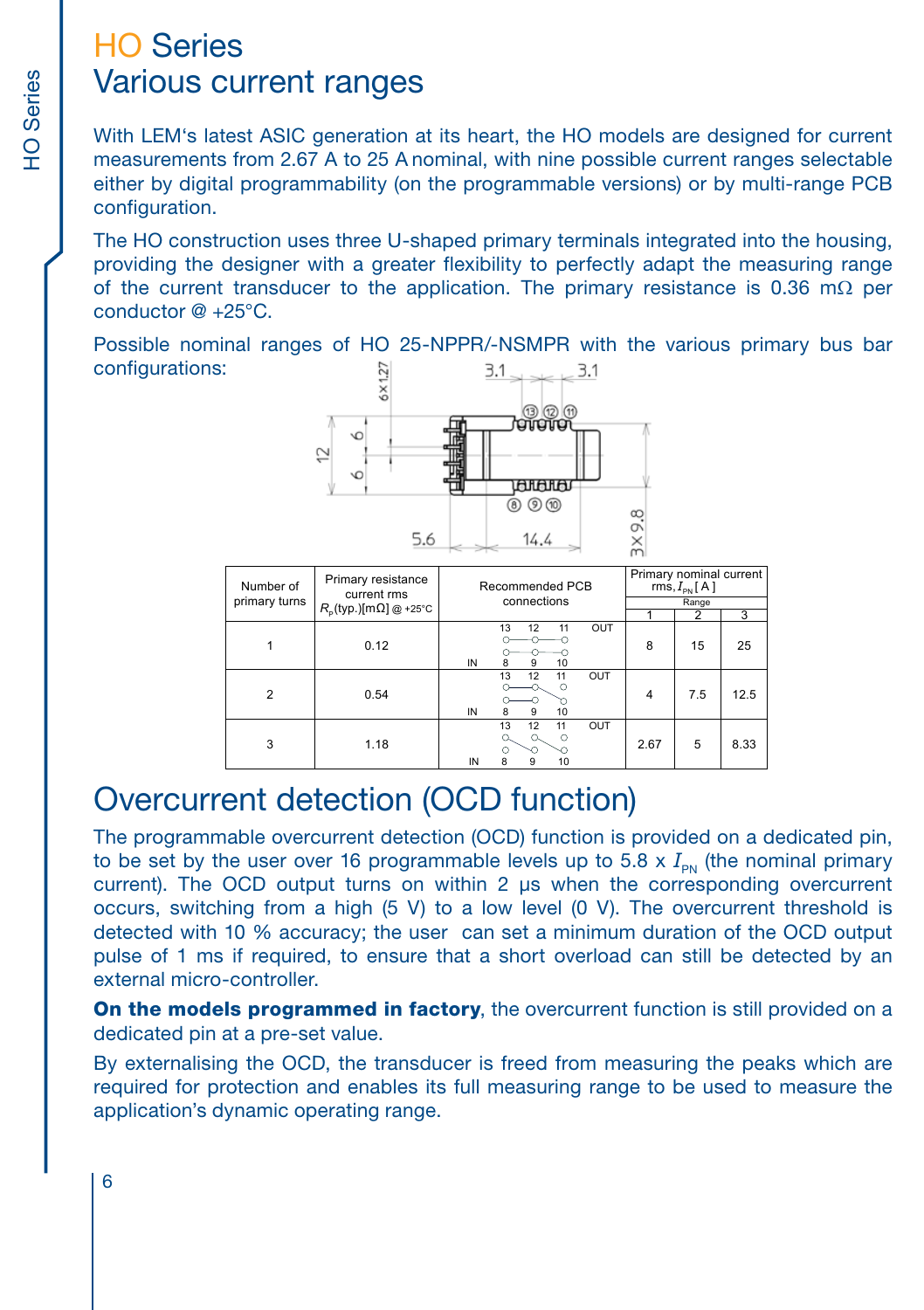# HO Series Overcurrent detection (OCD function)

LEM's HO series allows a trip threshold of 580 % of the nominal rating of the transducer. This means that the externalised OCD can detect currents which are higher than the transducer's rated measurement range, enabling a transducer rated at 8 A to be programmed for an OCD threshold of 45.6 A.

A further benefit of the OCD pin is that it can be used to replace a dedicated overcurrent detection crowbar circuit which usually consists of a comparator and a number of resistors. By eliminating these discrete components, the OCD pin offers the additional benefit of reducing component count and board space.



LEM offers the HO models in 2 main versions:

• Models programmable by the user: HO 25-NPPR & HO 25-NSMPR are preprogrammed in the factory but have the possibility to change parameters afterwards via programmation by the user.

Users program the HO transducer through a connection to a host microcontroller: when the  $V_{\text{Rg}}$  pin is forced to the supply voltage, the output pin becomes the I/O port of a single wire bus interface. Over this interface, serial data comprising a 12 bit word conveys the user's configuration choices, such as, among others: range selection, the internal reference voltage, and the overcurrent detection threshold. Data is sent over this interface to the transducer at 10 kbits/s and programming takes only a few hundred milliseconds. This programming procedure may be carried out at any time, so the operating parameters of the HO transducer may be re-assigned, even during operation of the device in its application (information on setting per default page 8).

• Models programmed at the factory as per page 9. These models can not be re-programmed by the user afterwards.

Parameters are fixed for the HO 8-NP, HO 15-NP, HO 25-NP, HO 8-NSM, HO 15- NSM, HO 25-NSM.

However, if nothing matches with your needs, do not hesitate to contact LEM. The shown models are just a small amount of the huge possible solutions of the HO.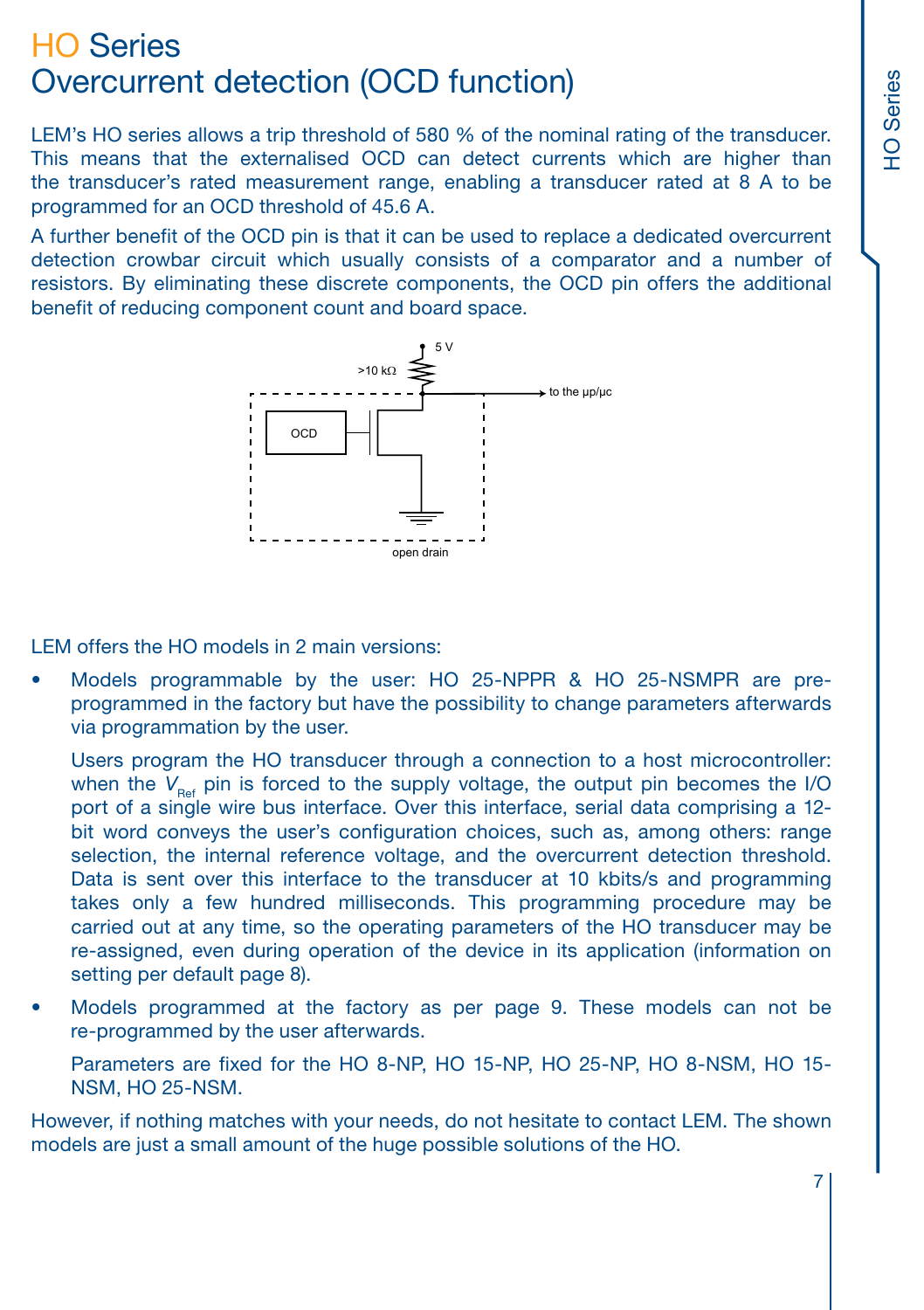# = 2.67 A ... 25 A HO 25-NPPR / HO 25-NSMPR Programmable / User

| <b>HO Series</b>                |  |  |
|---------------------------------|--|--|
| $I = 2.67$ A  25 A<br><b>PN</b> |  |  |

HO Series

**HO** Series

|                  |                                  |                   |              |                                                             |                               | $\frac{1}{9}$<br>= 25°C |               |            | Connection                      |            |       |                 |                |                                                              |          |  |  |  |  |  |  |  |  |  |  |  |  |
|------------------|----------------------------------|-------------------|--------------|-------------------------------------------------------------|-------------------------------|-------------------------|---------------|------------|---------------------------------|------------|-------|-----------------|----------------|--------------------------------------------------------------|----------|--|--|--|--|--|--|--|--|--|--|--|--|
| $I_{\sf PN}$     | $I_{\scriptscriptstyle\rm p}$    | <b>Technology</b> | $U_{\rm c}$  | $V_{\text{out}}$                                            | <b>BW</b>                     | $X = 2$                 | $T_{\rm A}$   | Primary    |                                 | Secondary  |       | <b>UR or UL</b> | $\frac{1}{2}$  | Type                                                         | Features |  |  |  |  |  |  |  |  |  |  |  |  |
| A                | A                                |                   | $\mathsf{V}$ | $QI_{\rm DM}$                                               | kHz                           | %                       | $^{\circ}$ C  | BOB        | Aperture, busba<br>other<br>BOB |            | Other |                 | Packaging      |                                                              |          |  |  |  |  |  |  |  |  |  |  |  |  |
| 2.67:5<br>:8.33  | ± 6.67 : ±<br>$12.5 : \pm 20.83$ | O/L               | $+5/0$       | $2.5$ ; 1.65; 1.5;<br>0.5 V or $V_{\text{net}} \pm 0.8 V$   | DC-100; 250<br>$;600(-3dB)$   | $\mathbf{1}$            | $-40+105$     | ٠          |                                 | ٠          |       | $\bullet$       | 4              | HO 25-NPPR 1)<br>Orange for default setting                  | P        |  |  |  |  |  |  |  |  |  |  |  |  |
| 4:7.5<br>: 12.5  | ± 10; ± 18.75<br>: 431.25        | O/L               | $+5/0$       | $2.5$ ; 1.65; 1.5;<br>0.5 V or $V_{\text{int}} \pm 0.8 V$   | $DC-100:250$<br>; 600 (-3dB)  | $\mathbf{1}$            | $-40+105$     | $\bullet$  |                                 | $\bullet$  |       | $\bullet$       | $\overline{4}$ | HO 25-NPPR 1)<br>Orange for default setting                  | P        |  |  |  |  |  |  |  |  |  |  |  |  |
| 8:15:25          | ± 20; ± 37.5<br>: 62.5           | O/L               | $+5/0$       | $2.5$ ; 1.65; 1.5;<br>0.5 V or $V_{m}$ ±0.8V                | DC-100; 250<br>$:600(-3dB)$   | $\mathbf{1}$            | $-40+105$     | ٠          |                                 | ٠          |       | $\bullet$       | 4              | HO 25-NPPR 1<br>Orange for default setting                   | P        |  |  |  |  |  |  |  |  |  |  |  |  |
| 2.67:5<br>: 8.33 | ± 6.67 ; ±<br>$12.5 : \pm 20.83$ | O/L               | $+5/0$       | $2.5$ ; 1.65; 1.5;<br>0.5 V or $V_{\text{net}} \pm 0.8 V$   | DC-100; 250<br>$;600(-3dB)$   | $\mathbf{1}$            | $-40+105$ SMD |            |                                 | <b>SMD</b> |       | $\bullet$       | 3              | HO 25-NSMPR 1)<br>Orange for default setting                 | P        |  |  |  |  |  |  |  |  |  |  |  |  |
| 4:7.5<br>: 12.5  | ± 10; ± 18.75<br>: 4.31.25       | O/L               | $+5/0$       | $2.5$ ; 1.65; 1.5;<br>0.5 V or $V_{m}$ ±0.8V                | DC-100; 250<br>$;600(-3dB)$   | 1                       | $-40+105$     | <b>SMD</b> |                                 | SMD        |       | $\bullet$       | 3              | HO 25-NSMPR 1)<br>Orange for default setting                 | P        |  |  |  |  |  |  |  |  |  |  |  |  |
| 8; 15; 25        | ± 20; ± 37.5<br>: 62.5           | O/L               | $+5/0$       | $2.5$ ; 1.65; 1.5;<br>0.5 V or $V_{\text{net}} \pm 0.8 V$   | $DC-100:250$<br>$;600(-3dB)$  | $\mathbf{1}$            | $-40+105$     | <b>SMD</b> |                                 | <b>SMD</b> |       | $\bullet$       | 3              | HO 25-NSMPR <sup>1)</sup><br>Orange for default setting      | P        |  |  |  |  |  |  |  |  |  |  |  |  |
| 2.67:5<br>:8.33  | ± 6.67 : ±<br>$12.5 : + 20.83$   | O/L               | $+3.3/0$     | $1.65$ ; $1.5$ ; $0.5V$<br>or $V_{\text{tot}} \pm 0.460V$   | DC-100; 250<br>$;600(-3dB)$   | 1                       | $-40+105$     | $\bullet$  |                                 | ۰          |       | $\bullet$       | $\overline{4}$ | HO 25-NPPR/SP33 <sup>1)</sup><br>Orange for default setting  | P        |  |  |  |  |  |  |  |  |  |  |  |  |
| 4:7.5<br>: 12.5  | ± 10; ± 18.75<br>: 4.31.25       | O/L               | $+3.3/0$     | $1.65$ ; $1.5$ ; $0.5$ V<br>or $V_{\text{tot}} \pm 0.460 V$ | DC-100; 250<br>$:600(-3dB)$   | $\mathbf{1}$            | $-40+105$     | $\bullet$  |                                 | $\bullet$  |       | $\bullet$       | $\overline{4}$ | HO 25-NPPR/SP33 <sup>1)</sup><br>Orange for default setting  | P        |  |  |  |  |  |  |  |  |  |  |  |  |
| 8:15:25          | ± 20; ± 37.5<br>: 62.5           | O/L               | $+3.3/0$     | $1.65$ ; $1.5$ ; $0.5V$<br>or $V_{\text{net}} \pm 0.460V$   | DC-100; 250<br>$:600(-3dB)$   | 1                       | $-40+105$     | ٠          |                                 | ٠          |       | $\bullet$       | $\overline{4}$ | HO 25-NPPR/SP33 <sup>1)</sup><br>Orange for default setting  | P        |  |  |  |  |  |  |  |  |  |  |  |  |
| 2.67:5<br>: 8.33 | ± 6.67 : ±<br>$12.5 : \pm 20.83$ | O/L               | $+3.3/0$     | $1.65$ ; $1.5$ ; $0.5V$<br>or $V_{\text{net}} \pm 0.460V$   | DC-100; 250<br>$;600(-3dB)$   | $\mathbf{1}$            | $-40+105$     | <b>SMD</b> |                                 | <b>SMD</b> |       | $\bullet$       | 3              | HO 25-NSMPR/SP33 <sup>1)</sup><br>Orange for default setting | P        |  |  |  |  |  |  |  |  |  |  |  |  |
| 4:7.5<br>; 12.5  | ± 10; ± 18.75<br>; ± 31.25       | O/L               | $+3.3/0$     | $1.65$ ; $1.5$ ; $0.5V$<br>or $V_{\text{tot}} \pm 0.460V$   | $DC-100:250$<br>$;600 (-3dB)$ | $\mathbf{1}$            | $-40+105$ SMD |            |                                 | <b>SMD</b> |       | $\bullet$       | 3              | HO 25-NSMPR/SP33 <sup>1)</sup><br>Orange for default setting | P        |  |  |  |  |  |  |  |  |  |  |  |  |
| 8:15:25          | ± 20; ± 37.5<br>: 62.5           | O/L               | $+3.3/0$     | $1.65$ ; $1.5$ ; $0.5$ V<br>or $V_{\text{tot}} \pm 0.460 V$ | $DC-100:250$<br>$:600(-3dB)$  | $\mathbf{1}$            | $-40+105$     | <b>SMD</b> |                                 | <b>SMD</b> |       | $\bullet$       | 3              | HO 25-NSMPR/SP33 <sup>1)</sup><br>Orange for default setting | P        |  |  |  |  |  |  |  |  |  |  |  |  |

Pre-set parameters in factory which are able to be re-programmed by user.

- $\bullet$   $I_{PN} = 25A$
- Response time  $= 2 \mu s$
- Low power mode non active
- Fault reporting mode active
- OCD set  $@$  2.5 x  $I_{PN}$  (peak value)
- 1) Ref<sub> $n$ </sub> & Ref<sub>out</sub> modes





\*\*

SMT Version 3 Through-hole Version 4

P = Programmable by the user at any time for the current range (between 3 ranges) ; The internal reference (between 3 or 4 references) ; The response time (between 3 response times) ; Lower comsumption mode ; Overcurrent detection level ; Device faulty indication mode ; Standby mode.

\*\* Dedicated data sheets are the only recognized reference documents for the given performances and data - Data sheets: www.lem.com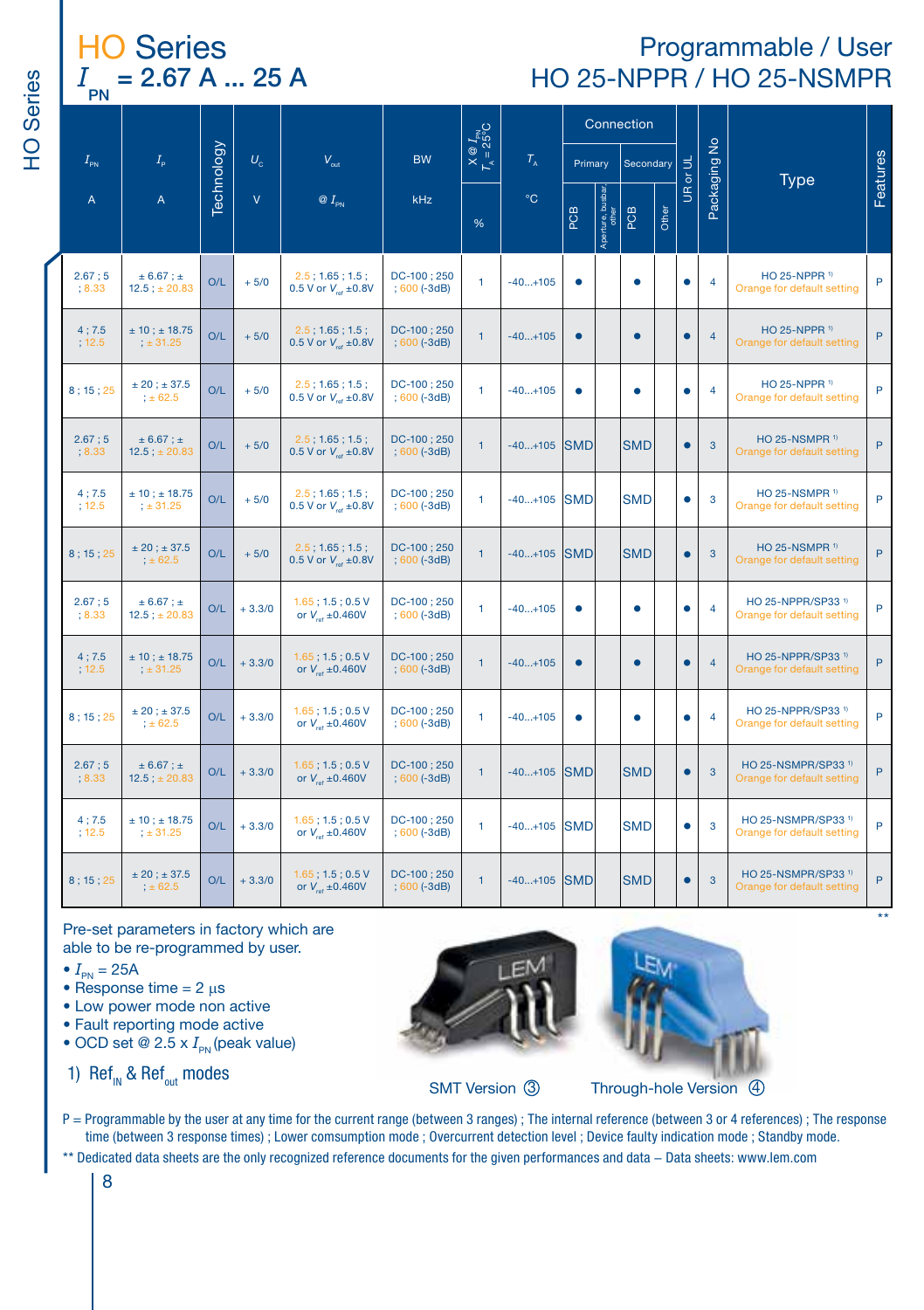# **HO Series**  $I_{\text{PN}}$  = 2 A ... 12.5 A

HO 8 ... 25-NP-xxxx

### Programmed at factory HO 8 ... 25-NSM-xxxx

HO Series

|                   |                               |            |          |                                       |               |                                                             |             |            | Connection<br>Primary<br>Secondary |            |       |           |                |                                              |          |
|-------------------|-------------------------------|------------|----------|---------------------------------------|---------------|-------------------------------------------------------------|-------------|------------|------------------------------------|------------|-------|-----------|----------------|----------------------------------------------|----------|
| $I_{\mathsf{PN}}$ | $I_{\scriptscriptstyle\rm P}$ | Technology | $U_c$    | $V_{\text{cut}}$                      | <b>BW</b>     | $\frac{X \otimes I_{\text{PN}}}{T_A = 25^{\circ} \text{C}}$ | $T_{\rm_A}$ |            |                                    |            |       | UR or UL  | Packaging No   | Type                                         | Features |
| A                 | A                             |            | V        | $QI_{\rm PN}$                         | kHz           | %                                                           | °C          | РCВ        | Aperture<br>busbar,<br>other       | BOB        | Other |           |                |                                              |          |
| 2.67              | ± 6.67                        | O/L        | $+5/0$   | 2.5V or V <sub>ref</sub> ±0.8V        | DC-250 (-3dB) | 1                                                           | $-40+105$   | $\bullet$  |                                    | $\bullet$  |       | $\bullet$ | $\overline{4}$ | HO 8-NP-0000 <sup>1)</sup>                   |          |
| 2.67              | ± 6.67                        | O/L        | $+5/0$   | 2.5V or $V_{\text{ref}} \pm 0.8V$     | DC-250 (-3dB) | $\mathbf{1}$                                                | -40+105     | <b>SMD</b> |                                    | <b>SMD</b> |       | $\bullet$ | 3              | HO 8-NSM-0000 <sup>1)</sup>                  |          |
| 2.67              | ± 6.67                        | O/L        | $+3.3/0$ | 1.65V or $V_{\text{ref}} \pm 0.460 V$ | DC-250 (-3dB) | $\mathbf{1}$                                                | $-40+105$   | $\bullet$  |                                    | ٠          |       | ٠         | $\overline{4}$ | <b>HO 8-NP/</b><br>SP33-1000 <sup>1)</sup>   |          |
| 2.67              | $\pm 6.67$                    | O/L        | $+3.3/0$ | 1.65V or $V_{\text{ref}}$ ±0.460V     | DC-250 (-3dB) | $\mathbf{1}$                                                | $-40+105$   | <b>SMD</b> |                                    | <b>SMD</b> |       | $\bullet$ | 3              | HO 8-NSM/<br>SP33-1000 <sup>1)</sup>         |          |
| $\overline{4}$    | ± 10                          | O/L        | $+5/0$   | 2.5V or $V_{\text{ref}} \pm 0.8V$     | DC-250 (-3dB) | 1                                                           | $-40+105$   | ٠          |                                    | ۰          |       | $\bullet$ | $\overline{4}$ | HO 8-NP-0000 <sup>1)</sup>                   |          |
| $\overline{4}$    | ± 10                          | O/L        | $+5/0$   | 2.5V or $V_{\text{ref}}$ ±0.8V        | DC-250 (-3dB) | $\mathbf{1}$                                                | $-40+105$   | <b>SMD</b> |                                    | <b>SMD</b> |       | $\bullet$ | 3              | HO 8-NSM-0000 <sup>1)</sup>                  |          |
| 4                 | ±10                           | O/L        | $+3.3/0$ | 1.65V or $V_{\text{ref}}$ ±0.460V     | DC-250 (-3dB) | 1                                                           | $-40+105$   | ٠          |                                    | ۰          |       | ۰         | 4              | <b>HO 8-NP/</b><br>SP33-1000 <sup>1)</sup>   |          |
| $\overline{4}$    | $\pm$ 10                      | O/L        | $+3.3/0$ | 1.65V or $V_{\text{ref}} \pm 0.460 V$ | DC-250 (-3dB) | 1                                                           | $-40+105$   | <b>SMD</b> |                                    | <b>SMD</b> |       | $\bullet$ | 3              | HO 8-NSM/<br>SP33-1000 <sup>1)</sup>         |          |
| 5                 | ± 12.5                        | O/L        | $+5/0$   | 2.5V or $V_{\text{ref}}$ ±0.8V        | DC-250 (-3dB) | 1                                                           | $-40+105$   | ٠          |                                    | ٠          |       | ٠         | $\overline{4}$ | HO 15-NP-0000 <sup>1)</sup>                  |          |
| 5                 | ± 12.5                        | O/L        | $+5/0$   | 2.5V or $V_{\text{ref}}$ ±0.8V        | DC-250 (-3dB) | $\mathbf{1}$                                                | $-40+105$   | <b>SMD</b> |                                    | <b>SMD</b> |       | $\bullet$ | 3              | HO 15-NSM-0000 1)                            |          |
| 5                 | ± 12.5                        | O/L        | $+3.3/0$ | 1.65V or $V_{\text{ref}} \pm 0.460 V$ | DC-250 (-3dB) | 1                                                           | $-40+105$   | ٠          |                                    | ٠          |       | ٠         | $\overline{4}$ | HO 15-NP/<br>SP33-1000 <sup>1)</sup>         |          |
| $\sqrt{5}$        | ± 12.5                        | O/L        | $+3.3/0$ | 1.65V or $V_{\text{net}}$ ±0.460V     | DC-250 (-3dB) | $\mathbf{1}$                                                | $-40+105$   | <b>SMD</b> |                                    | <b>SMD</b> |       | $\bullet$ | 3              | <b>HO 15-NSM/</b><br>SP33-1000 <sup>1)</sup> |          |
| 7.5               | $+18.75$                      | O/I        | $+5/0$   | 2.5V or $V_{\text{ref}}$ ±0.8V        | DC-250 (-3dB) | 1                                                           | $-40+105$   | ٠          |                                    | ٠          |       | ٠         | $\overline{4}$ | HO 15-NP-0000 <sup>1</sup>                   |          |
| 7.5               | ± 18.75                       | O/L        | $+5/0$   | 2.5V or $V_{\text{ref}} \pm 0.8V$     | DC-250 (-3dB) | $\mathbf{1}$                                                | $-40+105$   | <b>SMD</b> |                                    | <b>SMD</b> |       | $\bullet$ | 3              | HO 15-NSM-0000 1)                            |          |
| 7.5               | $+18.75$                      | O/L        | $+3.3/0$ | 1.65V or $V_{\text{ref}}$ ±0.460V     | DC-250 (-3dB) | $\mathbf{1}$                                                | $-40+105$   | ٠          |                                    | ٠          |       | ٠         | $\overline{4}$ | <b>HO 15-NP/</b><br>SP33-1000 <sup>1)</sup>  |          |
| 7.5               | ± 18.75                       | O/L        | $+3.3/0$ | 1.65V or $V_{\text{net}} \pm 0.460 V$ | DC-250 (-3dB) | $\mathbf{1}$                                                | $-40+105$   | <b>SMD</b> |                                    | <b>SMD</b> |       | $\bullet$ | 3              | <b>HO 15-NSM/</b><br>SP33-1000 <sup>1)</sup> |          |
| 8                 | $\pm$ 20                      | O/L        | $+5/0$   | 2.5V or $V_{\text{net}} \pm 0.8V$     | DC-250 (-3dB) | $\mathbf{1}$                                                | $-40+105$   | ٠          |                                    | ٠          |       | ٠         | $\overline{4}$ | HO 8-NP-0000 1)                              |          |
| 8                 | ±20                           | O/L        | $+5/0$   | 2.5V or $V_{\text{ref}} \pm 0.8V$     | DC-250 (-3dB) | $\mathbf{1}$                                                | $-40+105$   | <b>SMD</b> |                                    | <b>SMD</b> |       | $\bullet$ | 3              | HO 8-NSM-0000 1)                             |          |
| 8                 | ±20                           | O/L        | $+3.3/0$ | 1.65V or $V_{\text{ref}}$ ±0.460V     | DC-250 (-3dB) | $\mathbf{1}$                                                | $-40+105$   | ۰          |                                    | ٠          |       | ٠         | $\overline{4}$ | <b>HO 8-NP/</b><br>SP33-1000 <sup>1)</sup>   |          |
| 8                 | ± 20                          | O/L        | $+3.3/0$ | 1.65V or $V_{\text{net}}$ ±0.460V     | DC-250 (-3dB) | $\mathbf{1}$                                                | $-40+105$   | <b>SMD</b> |                                    | <b>SMD</b> |       | $\bullet$ | $\mathbf{3}$   | HO 8-NSM/<br>SP33-1000 <sup>1)</sup>         |          |
| 8.33              | ± 20.83                       | O/L        | $+5/0$   | 2.5V or $V_{\text{ref}}$ ±0.8V        | DC-250 (-3dB) | 1                                                           | $-40+105$   | ٠          |                                    | ۰          |       | ٠         | $\overline{4}$ | HO 25-NP-0000 <sup>1)</sup>                  |          |
| 8.33              | ± 20.83                       | O/L        | $+5/0$   | 2.5V or $V_{\text{ref}} \pm 0.8V$     | DC-250 (-3dB) | $\mathbf{1}$                                                | $-40+105$   | <b>SMD</b> |                                    | <b>SMD</b> |       | $\bullet$ | 3              | HO 25-NSM-0000 1)                            |          |
| 8.33              | ± 20.83                       | O/L        | $+3.3/0$ | 1.65V or $V_{\text{ref}}$ ±0.460V     | DC-250 (-3dB) | $\mathbf{1}$                                                | $-40+105$   | ۰          |                                    | ٠          |       | ٠         | $\overline{4}$ | <b>HO 25-NP/</b><br>SP33-1000 <sup>1)</sup>  |          |
| 8.33              | ± 20.83                       | O/L        | $+3.3/0$ | 1.65V or $V_{\text{ref}}$ ±0.460V     | DC-250 (-3dB) | $\mathbf{1}$                                                | $-40+105$   | <b>SMD</b> |                                    | <b>SMD</b> |       | ٠         | $\mathbf{3}$   | <b>HO 25-NSM/</b><br>SP33-1000 <sup>1)</sup> |          |
| 12.5              | ± 31.25                       | O/L        | $+5/0$   | 2.5V or $V_{\text{net}} \pm 0.8V$     | DC-250 (-3dB) | 1                                                           | $-40+105$   | $\bullet$  |                                    | $\bullet$  |       | ٠         | $\overline{4}$ | HO 25-NP-0000 <sup>1)</sup>                  |          |
| 12.5              | ± 31.25                       | O/L        | $+5/0$   | 2.5V or $V_{\text{ref}}$ ±0.8V        | DC-250 (-3dB) | $\mathbf{1}$                                                | $-40+105$   | <b>SMD</b> |                                    | <b>SMD</b> |       | $\bullet$ | 3              | HO 25-NSM-0000 <sup>1)</sup>                 |          |
| 12.5              | ± 31.25                       | O/L        | $+3.3/0$ | 1.65V or $V_{\text{ref}} \pm 0.460 V$ | DC-250 (-3dB) | 1                                                           | $-40+105$   | ٠          |                                    | ٠          |       | ٠         | $\overline{4}$ | <b>HO 25-NP/</b><br>SP33-1000 <sup>1)</sup>  |          |
| 12.5              | ± 31.25                       | O/L        | $+3.3/0$ | 1.65V or $V_{\text{ref}} \pm 0.460 V$ | DC-250 (-3dB) | $\mathbf{1}$                                                | $-40+105$   | <b>SMD</b> |                                    | <b>SMD</b> |       | $\bullet$ | 3              | <b>HO 25-NSM/</b><br>SP33-1000 <sup>1)</sup> |          |

Fixed setting:

• Current range

· Internal reference

• Response time =  $3.5 \mu s$ 

• Low power mode non active

· Fault reporting mode active

• OCD set @  $3 \times I_{\text{out}}$  (peak value)

1)  $\operatorname{Ref}_{\text{in}}$  &  $\operatorname{Ref}_{\text{out}}$  modes

9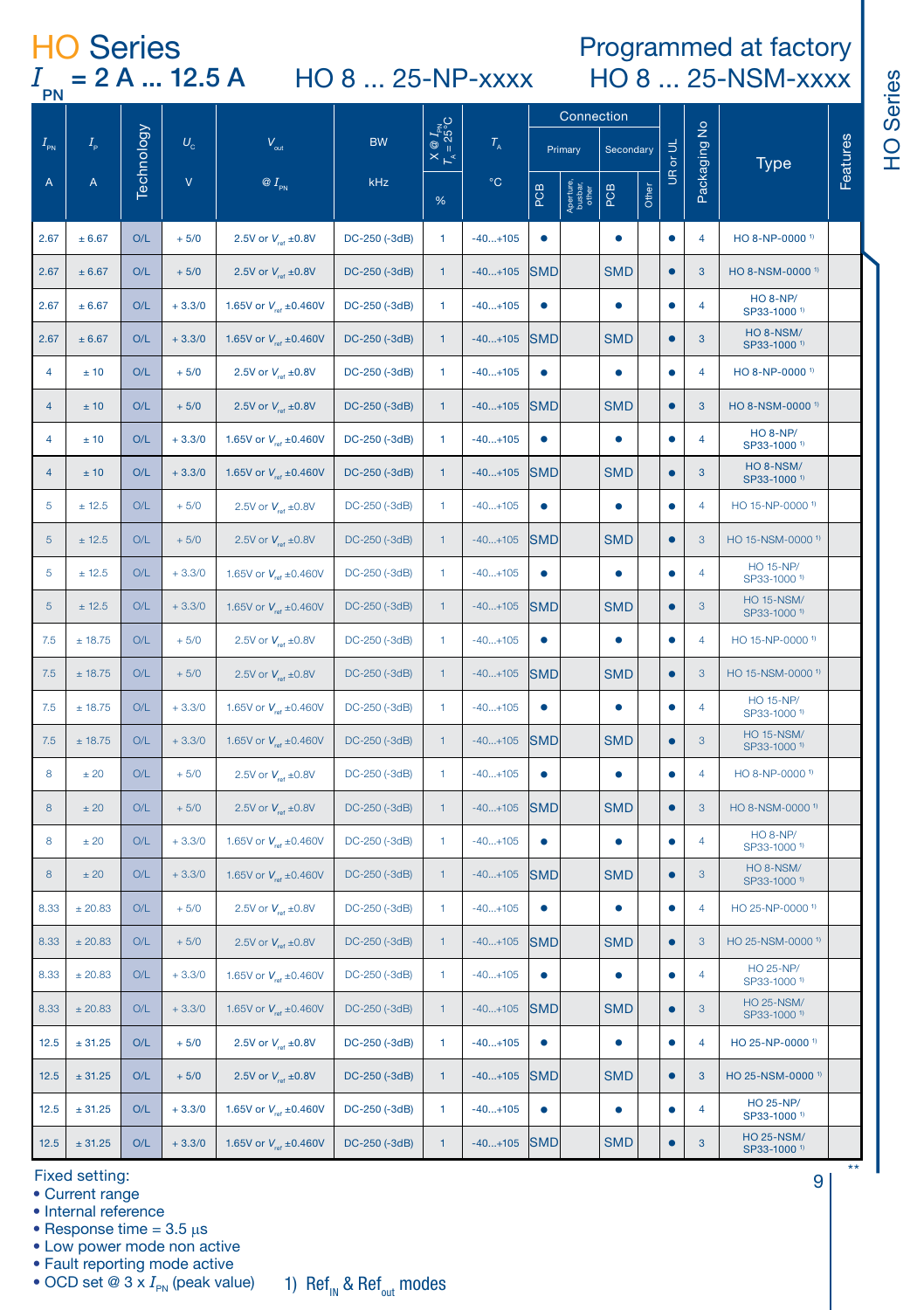# $\frac{\text{HO Series}}{I_{\text{PN}} = 15 \text{ A} \dots 25 \text{ A}}$  HO 8 ... 25-NP-xxxx

# Programmed at factory HO 8 ... 25-NSM-xxxx

|                 |             |            |              |                                       |               |                                                   |             |            | Connection                    |            |       |                |                                              |                                              |          |
|-----------------|-------------|------------|--------------|---------------------------------------|---------------|---------------------------------------------------|-------------|------------|-------------------------------|------------|-------|----------------|----------------------------------------------|----------------------------------------------|----------|
| $I_{\text{PN}}$ | $I_{\circ}$ | Technology | $U_{\rm c}$  | $V_{\text{out}}$                      | <b>BW</b>     | $\mathbf{Q}$ $I_{\text{PN}}$<br>= 25°C<br>$X_{K}$ | $T_{\rm A}$ |            | Primary                       | Secondary  |       | or UL          | $\frac{\mathsf{o}}{\mathsf{e}}$<br>Packaging | <b>Type</b>                                  | Features |
| A               | A           |            | $\mathsf{V}$ | $\otimes I_{\rm PN}$                  | kHz           | %                                                 |             | PОВ        | Aperture,<br>busbar,<br>other | PCB        | Other | $\mathfrak{s}$ |                                              |                                              |          |
| 15              | ± 37.5      | O/L        | $+5/0$       | 2.5V or $V_{\text{tot}} \pm 0.8V$     | DC-250 (-3dB) | 1                                                 | $-40+105$   | ٠          |                               | ٠          |       |                | 4                                            | HO 15-NP-0000 <sup>1)</sup>                  |          |
| 15              | ± 37.5      | O/L        | $+5/0$       | 2.5V or V <sub>rot</sub> ±0.8V        | DC-250 (-3dB) |                                                   | $-40+105$   | <b>SMD</b> |                               | <b>SMD</b> |       |                | 3                                            | HO 15-NSM-0000 <sup>1)</sup>                 |          |
| 15              | ± 37.5      | O/L        | $+3.3/0$     | 1.65V or V <sub>int</sub> ±0.460V     | DC-250 (-3dB) | 1.                                                | $-40+105$   | ۰          |                               |            |       |                | 4                                            | <b>HO 15-NP/</b><br>SP33-1000 <sup>1)</sup>  |          |
| 15              | ± 37.5      | O/L        | $+3.3/0$     | 1.65V or V <sub>ox</sub> ±0.460V      | DC-250 (-3dB) |                                                   | $-40+105$   | <b>SMD</b> |                               | <b>SMD</b> |       |                | 3                                            | <b>HO 15-NSM/</b><br>SP33-1000 <sup>1)</sup> |          |
| 25              | ± 62.5      | O/L        | $+5/0$       | 2.5V or V <sub>int</sub> ±0.8V        | DC-250 (-3dB) |                                                   | $-40+105$   | ۰          |                               | ۰          |       |                | $\overline{4}$                               | HO 25-NP-0000 <sup>1</sup>                   |          |
| 25              | ± 62.5      | O/L        | $+5/0$       | 2.5V or $V_{\text{rot}} \pm 0.8V$     | DC-250 (-3dB) |                                                   | $-40+105$   | <b>SMD</b> |                               | <b>SMD</b> |       |                | 3                                            | HO 25-NSM-0000 <sup>1)</sup>                 |          |
| 25              | ± 62.5      | O/L        | $+3.3/0$     | 1.65V or $V_{xx}$ ±0.460V             | DC-250 (-3dB) | 1.                                                | $-40+105$   | ۰          |                               | ٠          |       |                | 4                                            | <b>HO 25-NP/</b><br>SP33-1000 <sup>1)</sup>  |          |
| 25              | ± 62.5      | O/L        | $+3.3/0$     | 1.65V or $V_{\text{net}} \pm 0.460 V$ | DC-250 (-3dB) |                                                   | $-40+105$   | <b>SMD</b> |                               | <b>SMD</b> |       |                | 3                                            | <b>HO 25-NSM/</b><br>SP33-1000 <sup>1)</sup> |          |

Fixed setting:

- Current range
- · Internal reference
- Response time =  $3.5 \,\mu s$
- Low power mode non active
- · Fault reporting mode active
- OCD set @  $3 \times I_{\text{on}}$  (peak value)



Ask your sales person about kits (5 pieces) for tests purpose at special price.



#### 1) Ref<sub>IN</sub> & Ref<sub>out</sub> modes

 $10$ 

\*\* Dedicated data sheets are the only recognized reference documents for the given performances and data - Data sheets: www.lem.com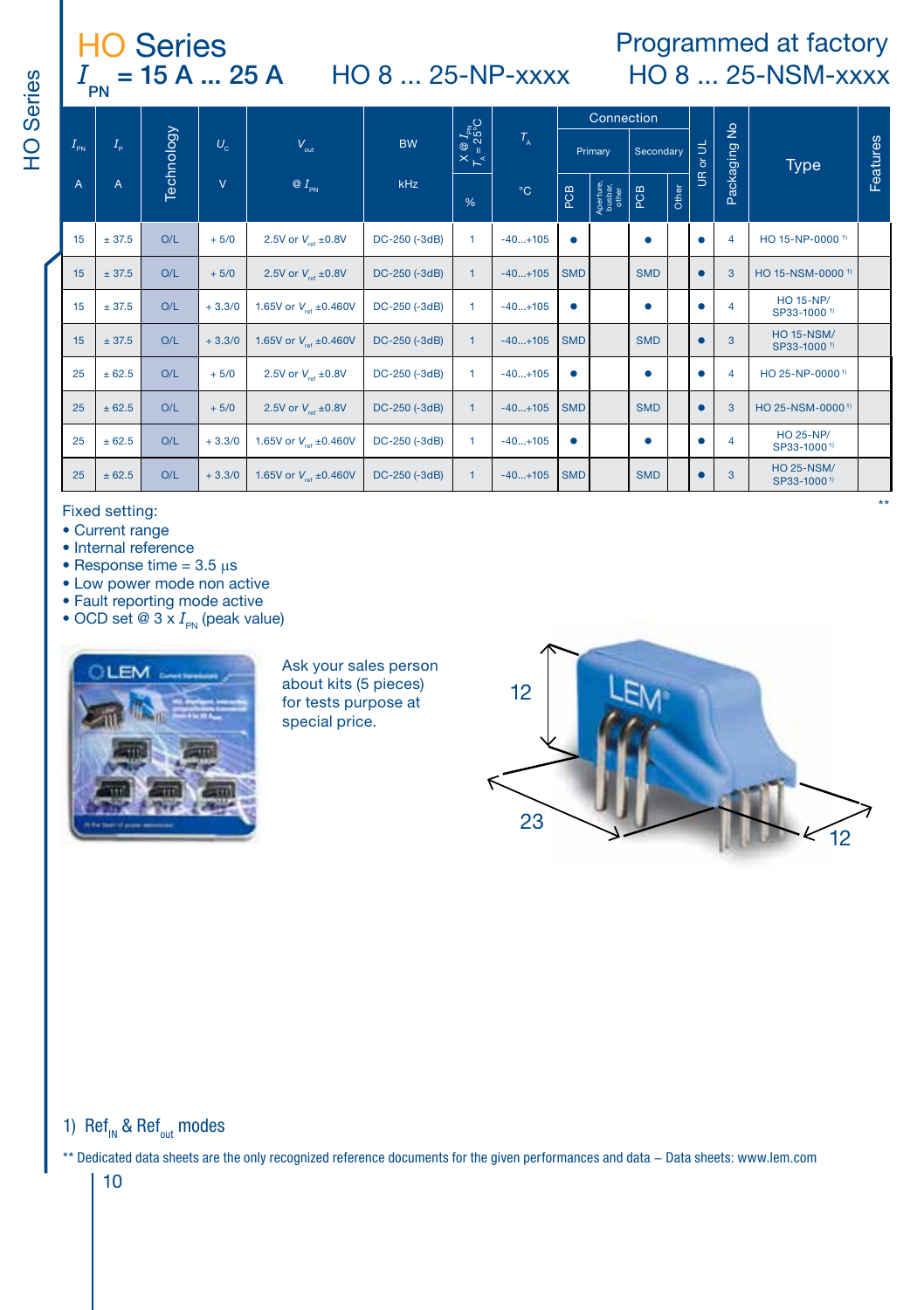## **HO Series** HO name and codification



#### HO 15-NP/SP33-1)2)3)4)  $\rightarrow$  + 3.3 V power supply HO 15-NP-1)2)3)4)  $\rightarrow$  + 5 V power supply

As an example:

 $\bullet$ 

HO 25-NP-0000: performances and functions are set as follows:

- First digit =  $0 \rightarrow$  Reference out =  $2.5 \text{ V}$
- Second digit =  $0 \rightarrow$  Response time = 3.5 µs
	- Third digit  $= 0$ 
		- → Control EEPROM = YES
- $\bullet$  Fourth digit = 0  $\rightarrow$  Overcurrent detection = 2.9 x  $l_{\text{EN}}$